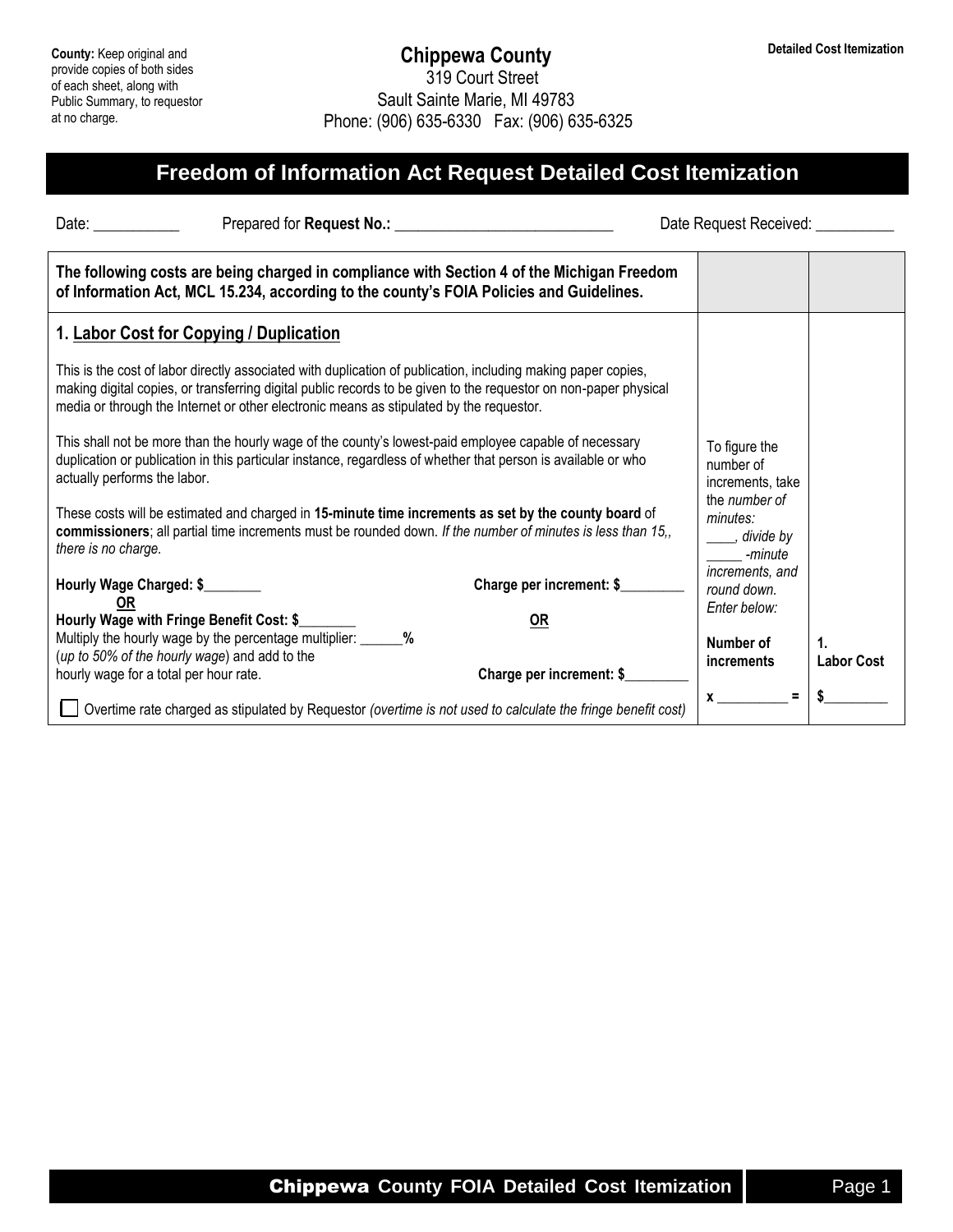| 2. Labor Cost to Locate:<br>This is the cost of labor directly associated with the necessary searching for, locating, and examining public<br>records in conjunction with receiving and fulfilling a granted written request. This fee is being charged<br>because failure to do so will result in unreasonably high costs to the county that are excessive and<br>beyond the normal or usual amount for those services compared to the county's usual FOIA requests,<br>because of the nature of the request in this particular instance, specifically:<br>The county will not charge more than the hourly wage of its lowest-paid employee capable of searching for,<br>locating, and examining the public records in this particular instance, regardless of whether that person is<br>available or who actually performs the labor.<br>These costs will be estimated and charged in 15-minute time increments; all partial time increments must be<br>rounded down. If the number of minutes is less than 15, there is no charge. |                                | To figure the<br>number of<br>increments, take<br>the number of<br>minutes:<br>____, divide by<br>-minute                             |                          |
|---------------------------------------------------------------------------------------------------------------------------------------------------------------------------------------------------------------------------------------------------------------------------------------------------------------------------------------------------------------------------------------------------------------------------------------------------------------------------------------------------------------------------------------------------------------------------------------------------------------------------------------------------------------------------------------------------------------------------------------------------------------------------------------------------------------------------------------------------------------------------------------------------------------------------------------------------------------------------------------------------------------------------------------|--------------------------------|---------------------------------------------------------------------------------------------------------------------------------------|--------------------------|
| Hourly Wage Charged: \$<br>OR                                                                                                                                                                                                                                                                                                                                                                                                                                                                                                                                                                                                                                                                                                                                                                                                                                                                                                                                                                                                         | Charge per increment: \$       | increments, and<br>round down.                                                                                                        |                          |
| Hourly Wage with Fringe Benefit Cost: \$<br>Multiply the hourly wage by the percentage multiplier: ______%                                                                                                                                                                                                                                                                                                                                                                                                                                                                                                                                                                                                                                                                                                                                                                                                                                                                                                                            | <b>OR</b>                      | Enter below:                                                                                                                          |                          |
| (up to 50% of the hourly wage) and add to the<br>hourly wage for a total per hour rate.                                                                                                                                                                                                                                                                                                                                                                                                                                                                                                                                                                                                                                                                                                                                                                                                                                                                                                                                               | Charge per increment: \$       | Number of<br>increments                                                                                                               | 2.<br><b>Labor Cost</b>  |
| Overtime rate charged as stipulated by Requestor (overtime is not used to calculate the fringe benefit cost)                                                                                                                                                                                                                                                                                                                                                                                                                                                                                                                                                                                                                                                                                                                                                                                                                                                                                                                          |                                | $x \sim$ =                                                                                                                            | $\sim$                   |
| 3a. Employee Labor Cost for Separating Exempt from Non-Exempt (Redacting):<br>(Fill this out if using a county employee. If contracted, use No. 3b instead).<br>The county will not charge for labor directly associated with redaction if it knows or has reason to know that it<br>previously redacted the record in question and still has the redacted version in its possession.<br>This fee is being charged because failure to do so will result in unreasonably high costs to the county<br>that are excessive and beyond the normal or usual amount for those services compared to the county's<br>usual FOIA requests, because of the nature of the request in this particular instance,<br>specifically:                                                                                                                                                                                                                                                                                                                   |                                |                                                                                                                                       |                          |
| This is the cost of labor of a county employee, including necessary review, directly associated with separating<br>and deleting exempt from nonexempt information. This shall not be more than the hourly wage of the county's<br>lowest-paid employee capable of separating and deleting exempt from nonexempt information in this particular<br>instance, regardless of whether that person is available or who actually performs the labor.<br>These costs will be estimated and charged in 15-minute time increments; all partial time increments must be<br>rounded down. If the number of minutes is less than 15, there is no charge.                                                                                                                                                                                                                                                                                                                                                                                          |                                | To figure the<br>number of<br>increments, take<br>the number of<br>minutes:<br>stride by<br>-minute<br>increments, and<br>round down. |                          |
| Hourly Wage Charged: \$<br><b>OR</b>                                                                                                                                                                                                                                                                                                                                                                                                                                                                                                                                                                                                                                                                                                                                                                                                                                                                                                                                                                                                  | Charge per increment: \$       | Enter below:                                                                                                                          |                          |
| Hourly Wage with Fringe Benefit Cost: \$_<br>Multiply the hourly wage by the percentage multiplier: ____ %<br>(up to 50% of the hourly wage) and add to the<br>hourly wage for a total per hour rate.                                                                                                                                                                                                                                                                                                                                                                                                                                                                                                                                                                                                                                                                                                                                                                                                                                 | OR<br>Charge per increment: \$ | Number of<br>increments<br>$=$<br>$x \overline{\phantom{a}}$                                                                          | 3a.<br><b>Labor Cost</b> |
| Overtime rate charged as stipulated by Requestor (overtime is not used to calculate the fringe benefit cost)                                                                                                                                                                                                                                                                                                                                                                                                                                                                                                                                                                                                                                                                                                                                                                                                                                                                                                                          |                                |                                                                                                                                       |                          |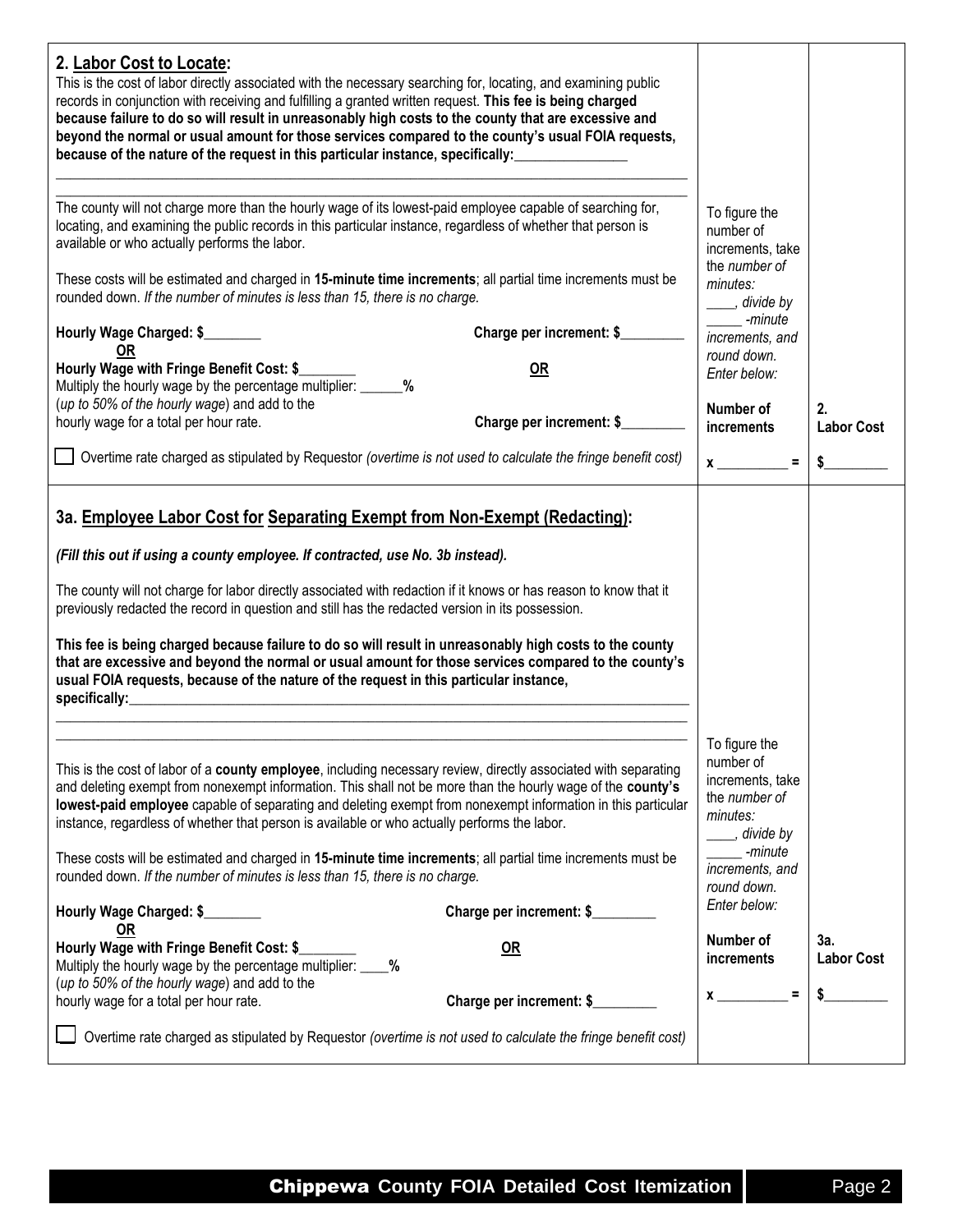| 3b. Contracted Labor Cost for Separating Exempt from Non-Exempt (Redacting):                                                                                                                                                                                                                                                                                                                                                                                                                                                                                                                                                                                                                                                                                                                                                                                                                                                                                                                                                                                                                                                                                                                                                                                                                                                                                                                                                   |                                                                                                                                    |                                             |
|--------------------------------------------------------------------------------------------------------------------------------------------------------------------------------------------------------------------------------------------------------------------------------------------------------------------------------------------------------------------------------------------------------------------------------------------------------------------------------------------------------------------------------------------------------------------------------------------------------------------------------------------------------------------------------------------------------------------------------------------------------------------------------------------------------------------------------------------------------------------------------------------------------------------------------------------------------------------------------------------------------------------------------------------------------------------------------------------------------------------------------------------------------------------------------------------------------------------------------------------------------------------------------------------------------------------------------------------------------------------------------------------------------------------------------|------------------------------------------------------------------------------------------------------------------------------------|---------------------------------------------|
| (Fill this out if using a contractor, such as the attorney. If using in-house employee, use No. 3a instead.)                                                                                                                                                                                                                                                                                                                                                                                                                                                                                                                                                                                                                                                                                                                                                                                                                                                                                                                                                                                                                                                                                                                                                                                                                                                                                                                   |                                                                                                                                    |                                             |
| The county will not charge for labor directly associated with redaction if it knows or has reason to know that it<br>previously redacted the record in question and still has the redacted version in its possession.                                                                                                                                                                                                                                                                                                                                                                                                                                                                                                                                                                                                                                                                                                                                                                                                                                                                                                                                                                                                                                                                                                                                                                                                          |                                                                                                                                    |                                             |
| This fee is being charged because failure to do so will result in unreasonably high costs to the county<br>that are excessive and beyond the normal or usual amount for those services compared to the county's<br>usual FOIA requests, because of the nature of the request in this particular instance,<br>specifically: the contract of the contract of the contract of the contract of the contract of the contract of the contract of the contract of the contract of the contract of the contract of the contract of the contract of                                                                                                                                                                                                                                                                                                                                                                                                                                                                                                                                                                                                                                                                                                                                                                                                                                                                                     |                                                                                                                                    |                                             |
| As this county does not employ a person capable of separating exempt from non-exempt information in this<br>particular instance, as determined by the FOIA Coordinator, this is the cost of labor of a contractor (i.e.: outside<br>attorney), including necessary review, directly associated with separating and deleting exempt information from<br>nonexempt information. This shall not exceed an amount equal to 6 times the state minimum hourly wage rate<br>of \$8.15.                                                                                                                                                                                                                                                                                                                                                                                                                                                                                                                                                                                                                                                                                                                                                                                                                                                                                                                                                | the number of<br>minutes:<br>____, divide by<br>-minute<br>increments, and<br>round down to:<br><i>increments.</i><br>Enter below: |                                             |
| These costs will be estimated and charged in 15-minute time increments; all partial time increments must be<br>rounded down. If the number of minutes is less than 15, there is no charge.                                                                                                                                                                                                                                                                                                                                                                                                                                                                                                                                                                                                                                                                                                                                                                                                                                                                                                                                                                                                                                                                                                                                                                                                                                     | Number of<br>increments                                                                                                            | 3 <sub>b</sub><br><b>Labor Cost</b>         |
| Hourly Cost Charged: \$<br>Charge per increment: \$                                                                                                                                                                                                                                                                                                                                                                                                                                                                                                                                                                                                                                                                                                                                                                                                                                                                                                                                                                                                                                                                                                                                                                                                                                                                                                                                                                            | $x \sim$                                                                                                                           | \$                                          |
| 4. Copying / Duplication Cost:<br>Copying costs may be charged if a copy of a public record is requested, or for the necessary copying of a record<br>for inspection (for example, to allow for blacking out of exempt information, to protect old or delicate original<br>records, or because the original record is a digital file or database not available for public inspection).<br>No more than the actual cost of a sheet of paper, up to maximum 10 cents per sheet for:<br>Letter (8 1/2 x 11-inch, single and double-sided): _____ cents per sheet<br>٠<br>Legal $(8 \frac{1}{2} \times 14$ -inch, single and double-sided): _____ cents per sheet<br>No more than the actual cost of a sheet of paper for other paper sizes:<br>Other paper sizes (single and double-sided): ______ cents / dollars per sheet<br>Actual and most reasonably economical cost of non-paper physical digital media:<br>Circle applicable: Disc / Tape / Drive / Other Digital Medium Cost per Item: _________<br>$\bullet$<br>The cost of paper copies must be calculated as a total cost per sheet of paper. The fee cannot exceed 10<br>cents per sheet of paper for copies of public records made on 8-1/2- by 11-inch paper or 8-1/2- by 14-inch<br>paper. A county must utilize the most economical means available for making copies of public records,<br>including using double-sided printing, if cost saving and available. | Number of<br>Sheets:<br>$x \overline{ )} =$<br>$\equiv$<br>No. of Items:<br>$\equiv$<br>$\mathbf x$                                | Costs:<br>¢<br>4. Total<br><b>Copy Cost</b> |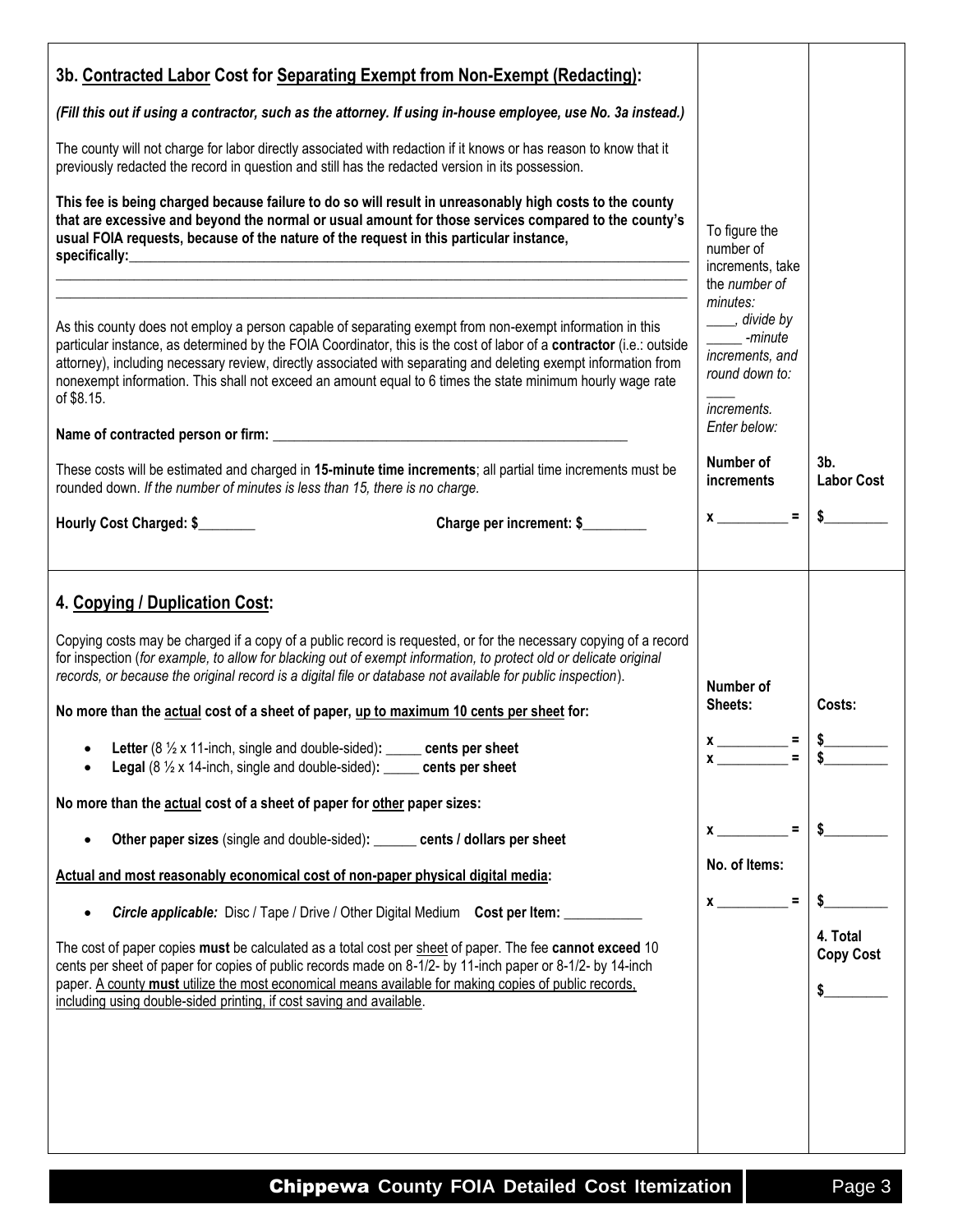| 5. Mailing Cost:                                                                                                                                                                                                                                                                                                                                                                             |                                                                                                                                                                                                                                                                                                                                             |                                           |
|----------------------------------------------------------------------------------------------------------------------------------------------------------------------------------------------------------------------------------------------------------------------------------------------------------------------------------------------------------------------------------------------|---------------------------------------------------------------------------------------------------------------------------------------------------------------------------------------------------------------------------------------------------------------------------------------------------------------------------------------------|-------------------------------------------|
| The county will charge the actual cost of mailing, if any, for sending records in a reasonably economical and<br>justifiable manner. Delivery confirmation is not required.                                                                                                                                                                                                                  |                                                                                                                                                                                                                                                                                                                                             |                                           |
| The county may charge for the least expensive form of postal delivery confirmation.<br>$\bullet$<br>The county cannot charge more for expedited shipping or insurance unless specifically requested by<br>the requestor.*                                                                                                                                                                    | Number of<br><b>Envelopes or</b><br>Packages:                                                                                                                                                                                                                                                                                               | Costs:                                    |
| Actual Cost of Envelope or Packaging: \$                                                                                                                                                                                                                                                                                                                                                     | $x \sim$ =                                                                                                                                                                                                                                                                                                                                  |                                           |
| Actual Cost of Postage: \$___________ per stamp<br>$$$ per pound<br>per package                                                                                                                                                                                                                                                                                                              | $x \longrightarrow$ = $\frac{1}{2}$ = $\frac{2}{2}$<br>$x \overline{\phantom{a}}$ = $\phantom{a}$                                                                                                                                                                                                                                           |                                           |
| Actual Cost (least expensive) Postal Delivery Confirmation: \$                                                                                                                                                                                                                                                                                                                               | $x \overline{\phantom{a}} =$                                                                                                                                                                                                                                                                                                                |                                           |
| *Expedited Shipping or Insurance as Requested: \$                                                                                                                                                                                                                                                                                                                                            | $x \overline{\phantom{a}}$<br>$\equiv$                                                                                                                                                                                                                                                                                                      | $\sim$                                    |
| * Requestor has requested expedited shipping or insurance                                                                                                                                                                                                                                                                                                                                    |                                                                                                                                                                                                                                                                                                                                             | 5. Total<br><b>Mailing Cost</b><br>$\sim$ |
| 6a. Copying/Duplicating Cost for Records Already on County's Website:                                                                                                                                                                                                                                                                                                                        |                                                                                                                                                                                                                                                                                                                                             |                                           |
| If the public body has included the website address for a record in its written response to the requestor, and the<br>requestor thereafter stipulates that the public record be provided to him or her in a paper format or non-paper<br>physical digital media, the county will provide the public records in the specified format and may charge copying<br>costs to provide those copies. |                                                                                                                                                                                                                                                                                                                                             |                                           |
| No more than the actual cost of a sheet of paper, up to maximum 10 cents per sheet for:                                                                                                                                                                                                                                                                                                      | Number of<br>Sheets:                                                                                                                                                                                                                                                                                                                        | Costs:                                    |
| Letter $(8 \frac{1}{2} \times 11$ -inch, single and double-sided): _____ cents per sheet<br>Legal (8 1/2 x 14-inch, single and double-sided): _____ cents per sheet                                                                                                                                                                                                                          | $\mathbf x$                                                                                                                                                                                                                                                                                                                                 |                                           |
| No more than the actual cost of a sheet of paper for other paper sizes:                                                                                                                                                                                                                                                                                                                      |                                                                                                                                                                                                                                                                                                                                             |                                           |
| Other paper sizes (single and double-sided): ______ cents / dollars per sheet<br>$\bullet$                                                                                                                                                                                                                                                                                                   | $\equiv$<br>$\mathbf x$ and $\mathbf x$ and $\mathbf x$ and $\mathbf x$ and $\mathbf x$ and $\mathbf x$ and $\mathbf x$ and $\mathbf x$ and $\mathbf x$ and $\mathbf x$ and $\mathbf x$ and $\mathbf x$ and $\mathbf x$ and $\mathbf x$ and $\mathbf x$ and $\mathbf x$ and $\mathbf x$ and $\mathbf x$ and $\mathbf x$ and $\mathbf x$ and | \$                                        |
| Actual and most reasonably economical cost of non-paper physical digital media:                                                                                                                                                                                                                                                                                                              | No. of Items:                                                                                                                                                                                                                                                                                                                               |                                           |
| <b>Circle applicable:</b> Disc / Tape / Drive / Other Digital Medium Cost per Item:                                                                                                                                                                                                                                                                                                          | $\equiv$<br>$\mathbf{x}$                                                                                                                                                                                                                                                                                                                    |                                           |
| Requestor has stipulated that some / all of the requested records that are already available on the<br>county's website be provided in a paper or non-paper physical digital medium.                                                                                                                                                                                                         |                                                                                                                                                                                                                                                                                                                                             | 6a. Web<br><b>Copy Cost</b>               |
|                                                                                                                                                                                                                                                                                                                                                                                              |                                                                                                                                                                                                                                                                                                                                             | \$                                        |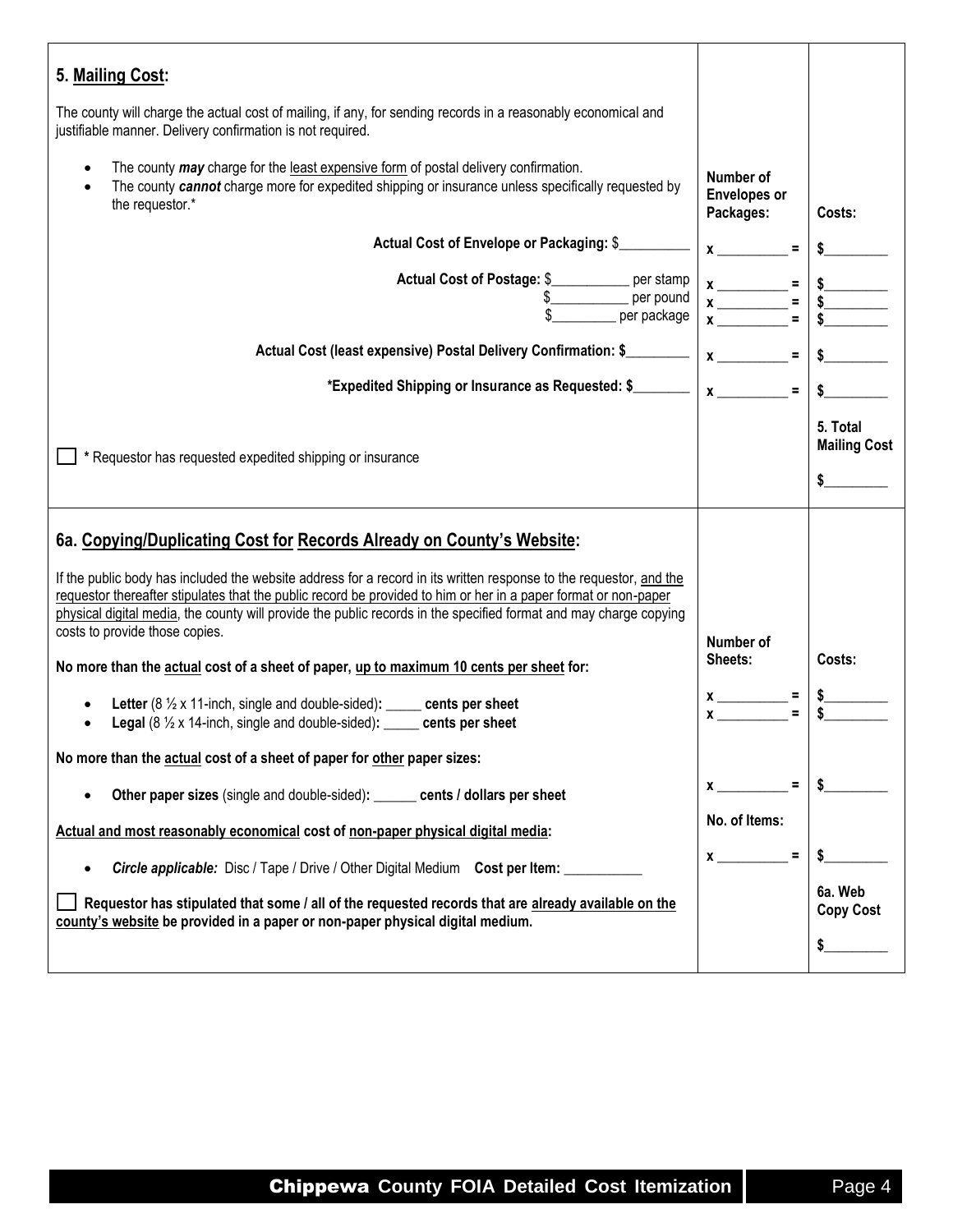| 6b. Labor Cost for Copying/Duplicating Records Already on County's Website:                                                                                                                                                                                                                                                                                                                                                                       |                                                                                                                                                                                                                                         |                                                                                     |                                |
|---------------------------------------------------------------------------------------------------------------------------------------------------------------------------------------------------------------------------------------------------------------------------------------------------------------------------------------------------------------------------------------------------------------------------------------------------|-----------------------------------------------------------------------------------------------------------------------------------------------------------------------------------------------------------------------------------------|-------------------------------------------------------------------------------------|--------------------------------|
| This shall not be more than the hourly wage of the county's lowest-paid employee capable of necessary<br>duplication or publication in this particular instance, regardless of whether that person is available or who<br>actually performs the labor. These costs will be estimated and charged in 15-minute time increments; all<br>partial time increments must be rounded down. If the number of minutes is less than 15, there is no charge. |                                                                                                                                                                                                                                         | To figure the<br>number of<br>increments, take<br>the number of<br>minutes:         |                                |
| Hourly Wage Charged: \$                                                                                                                                                                                                                                                                                                                                                                                                                           | Charge per increment: \$                                                                                                                                                                                                                | ____, divide by<br>-minute                                                          |                                |
| 0R<br>Hourly Wage with Fringe Benefit Cost: \$<br>Multiply the hourly wage by the percentage multiplier: _______ %<br>and add to the hourly wage for a total per hour rate.<br>The county may use a fringe benefit multiplier greater                                                                                                                                                                                                             | <b>OR</b><br>Charge per increment: \$                                                                                                                                                                                                   | increments, and<br>round down.<br>Enter below:                                      |                                |
| than the 50% limitation, not to exceed the actual costs of<br>providing the information in the specified format.                                                                                                                                                                                                                                                                                                                                  |                                                                                                                                                                                                                                         | Number of<br>increments                                                             | 6b. Web<br><b>Labor Cost</b>   |
| Overtime rate charged as stipulated by Requestor                                                                                                                                                                                                                                                                                                                                                                                                  |                                                                                                                                                                                                                                         | $x \sim$                                                                            |                                |
| 6c. Mailing Cost for Records Already on County's Website:                                                                                                                                                                                                                                                                                                                                                                                         |                                                                                                                                                                                                                                         | Number:                                                                             | Costs:                         |
|                                                                                                                                                                                                                                                                                                                                                                                                                                                   | Actual Cost of Envelope or Packaging: \$                                                                                                                                                                                                |                                                                                     |                                |
|                                                                                                                                                                                                                                                                                                                                                                                                                                                   | Actual Cost of Postage: \$<br>____________ per stamp / per pound / per package                                                                                                                                                          | $x \overline{\phantom{a}}$                                                          | \$                             |
| Actual Cost (least expensive) Postal Delivery Confirmation: \$<br>*Expedited Shipping or Insurance as Requested: \$                                                                                                                                                                                                                                                                                                                               |                                                                                                                                                                                                                                         | $x \x =$                                                                            |                                |
| * Requestor has requested expedited shipping or insurance                                                                                                                                                                                                                                                                                                                                                                                         |                                                                                                                                                                                                                                         |                                                                                     | 6c. Web<br><b>Mailing Cost</b> |
|                                                                                                                                                                                                                                                                                                                                                                                                                                                   |                                                                                                                                                                                                                                         |                                                                                     |                                |
| <b>Subtotal Fees Before Waivers, Discounts or Deposits:</b>                                                                                                                                                                                                                                                                                                                                                                                       | Cost estimate<br>Bill                                                                                                                                                                                                                   | 1. Labor Cost for Copying:<br>2. Labor Cost to Locate:<br>3a. Labor Cost to Redact: |                                |
| <b>Estimated Time Frame to Provide Records:</b>                                                                                                                                                                                                                                                                                                                                                                                                   | 3b. Contract Labor Cost to Redact:<br>4. Copying/Duplication Cost:<br>5. Mailing Cost:<br>6a. Copying/Duplication of Records on Website:<br>6b. Labor Cost for Copying Records on Website:<br>6c. Mailing Costs for Records on Website: |                                                                                     |                                |
| (days or date)<br>The time frame estimate is nonbinding upon the                                                                                                                                                                                                                                                                                                                                                                                  |                                                                                                                                                                                                                                         |                                                                                     |                                |
| county, but the county is providing the estimate<br>in good faith. Providing an estimated time frame<br>does not relieve the county from                                                                                                                                                                                                                                                                                                          |                                                                                                                                                                                                                                         |                                                                                     | \$                             |
| any of the other requirements of this act.                                                                                                                                                                                                                                                                                                                                                                                                        |                                                                                                                                                                                                                                         | <b>Subtotal Fees:</b>                                                               | \$                             |
|                                                                                                                                                                                                                                                                                                                                                                                                                                                   |                                                                                                                                                                                                                                         |                                                                                     |                                |
|                                                                                                                                                                                                                                                                                                                                                                                                                                                   |                                                                                                                                                                                                                                         |                                                                                     |                                |
|                                                                                                                                                                                                                                                                                                                                                                                                                                                   |                                                                                                                                                                                                                                         |                                                                                     |                                |
|                                                                                                                                                                                                                                                                                                                                                                                                                                                   |                                                                                                                                                                                                                                         |                                                                                     |                                |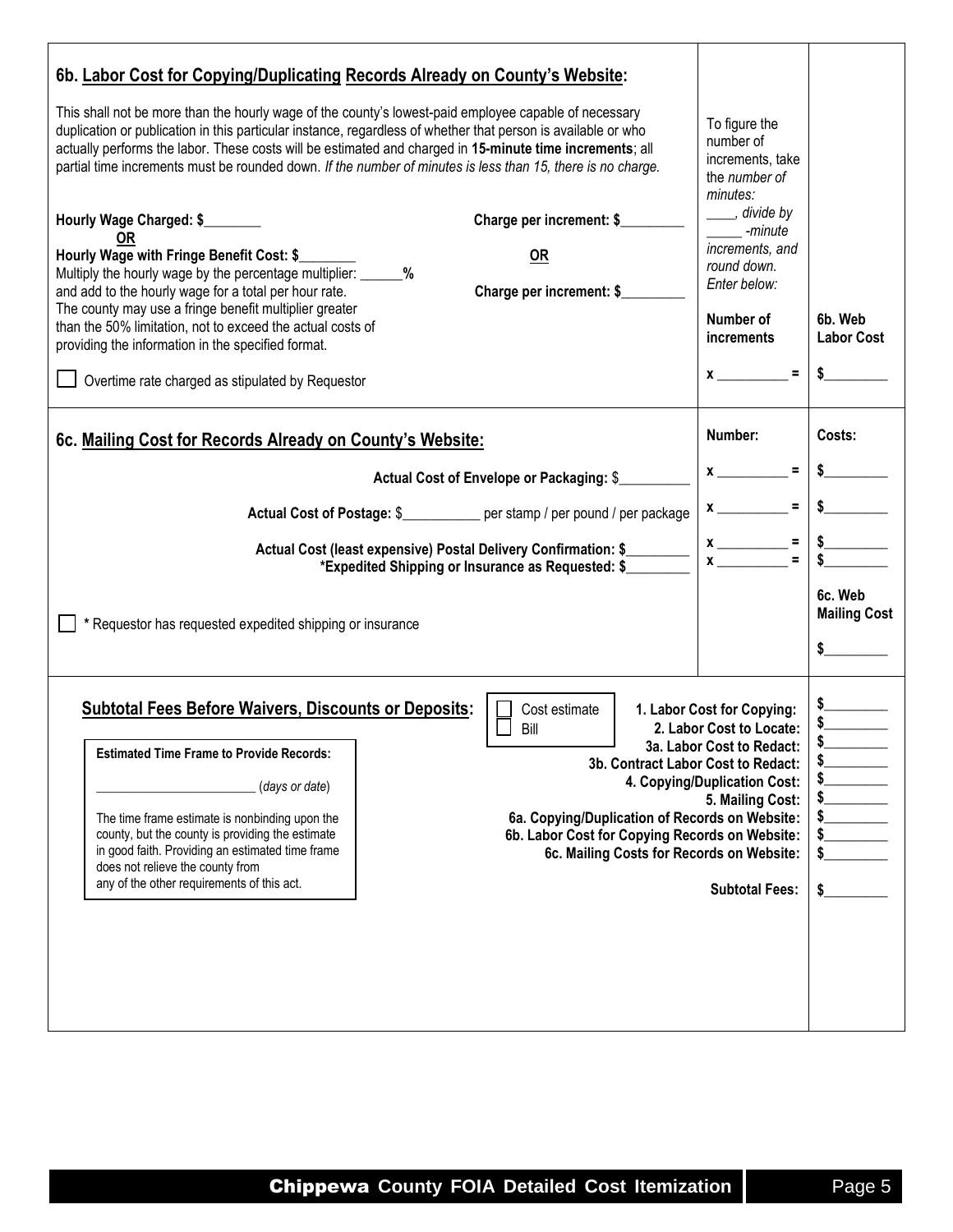| <b>Waiver: Public Interest</b><br>A search for a public record may be conducted or copies of public records may be furnished without charge or at<br>a reduced charge if the county determines that a waiver or reduction of the fee is in the public interest because<br>searching for or furnishing copies of the public record can be considered as primarily benefiting the general<br>public.<br>All fees are waived<br><b>OR</b><br>All fees are reduced by: _________<br>$\frac{0}{0}$                                                                                                                                                                                                                                                                                                                                                                                                                                                                                                                                                                                                                                                                                                                                                                                                                                                              | <b>Subtotal Fees</b><br><b>After Waiver:</b>                      | \$                                          |
|------------------------------------------------------------------------------------------------------------------------------------------------------------------------------------------------------------------------------------------------------------------------------------------------------------------------------------------------------------------------------------------------------------------------------------------------------------------------------------------------------------------------------------------------------------------------------------------------------------------------------------------------------------------------------------------------------------------------------------------------------------------------------------------------------------------------------------------------------------------------------------------------------------------------------------------------------------------------------------------------------------------------------------------------------------------------------------------------------------------------------------------------------------------------------------------------------------------------------------------------------------------------------------------------------------------------------------------------------------|-------------------------------------------------------------------|---------------------------------------------|
| Discount: Indigence<br>A public record search must be made and a copy of a public record must be furnished without charge for the<br>first \$20.00 of the fee for each request by an individual who is entitled to information under this act and who:<br>1) Submits an affidavit stating that the individual is indigent and receiving specific public assistance, OR<br>2) If not receiving public assistance, stating facts showing inability to pay the cost because of indigence.<br>If a requestor is ineligible for the discount, the public body shall inform the requestor specifically of the reason<br>for ineligibility in the public body's written response. An individual is ineligible for this fee reduction if ANY of the<br>following apply:<br>(i) The individual has previously received discounted copies of public records from the same public<br>body twice during that calendar year, OR<br>(ii) The individual requests the information in conjunction with outside parties who are offering or<br>providing payment or other remuneration to the individual to make the request. A public body may<br>require a statement by the requestor in the affidavit that the request is not being made in conjunction<br>with outside parties in exchange for payment or other remuneration.<br><b>Eligible for Indigence Discount</b> | <b>Subtotal Fees</b><br><b>After Discount</b><br>(subtract \$20): | \$                                          |
| <b>Discount: Nonprofit Organization</b><br>A public record search must be made and a copy of a public record must be furnished without charge for the<br>first \$20.00 of the fee for each request by a nonprofit organization formally designated by the state to carry out<br>activities under subtitle C of the federal Developmental Disabilities Assistance and Bill of Rights Act of 2000 and<br>the federal Protection and Advocacy for Individuals with Mental Illness Act, if the request meets ALL of the<br>following requirements:<br>(i) Is made directly on behalf of the organization or its clients.<br>(ii) Is made for a reason wholly consistent with the mission and provisions of those laws<br>under section 931 of the Michigan Mental Health Code, 1974 PA 258, MCL 330.1931.<br>(iii) Is accompanied by documentation of its designation by the state, if requested by the county.<br><b>Eligible for Nonprofit Discount</b>                                                                                                                                                                                                                                                                                                                                                                                                      | <b>Subtotal Fees</b><br><b>After Discount</b><br>(subtract \$20): | \$                                          |
| Deposit: Good Faith<br>The county may require a good-faith deposit before providing the public records to the requestor if the entire<br>fee estimate or charge authorized under this section exceeds \$50.00, based on a good-faith calculation of<br>the total fee. The deposit cannot exceed 1/2 of the total estimated fee.<br>Percent of Deposit: _                                                                                                                                                                                                                                                                                                                                                                                                                                                                                                                                                                                                                                                                                                                                                                                                                                                                                                                                                                                                   | Date Paid:                                                        | <b>Deposit</b><br>Amount<br>Required:<br>\$ |